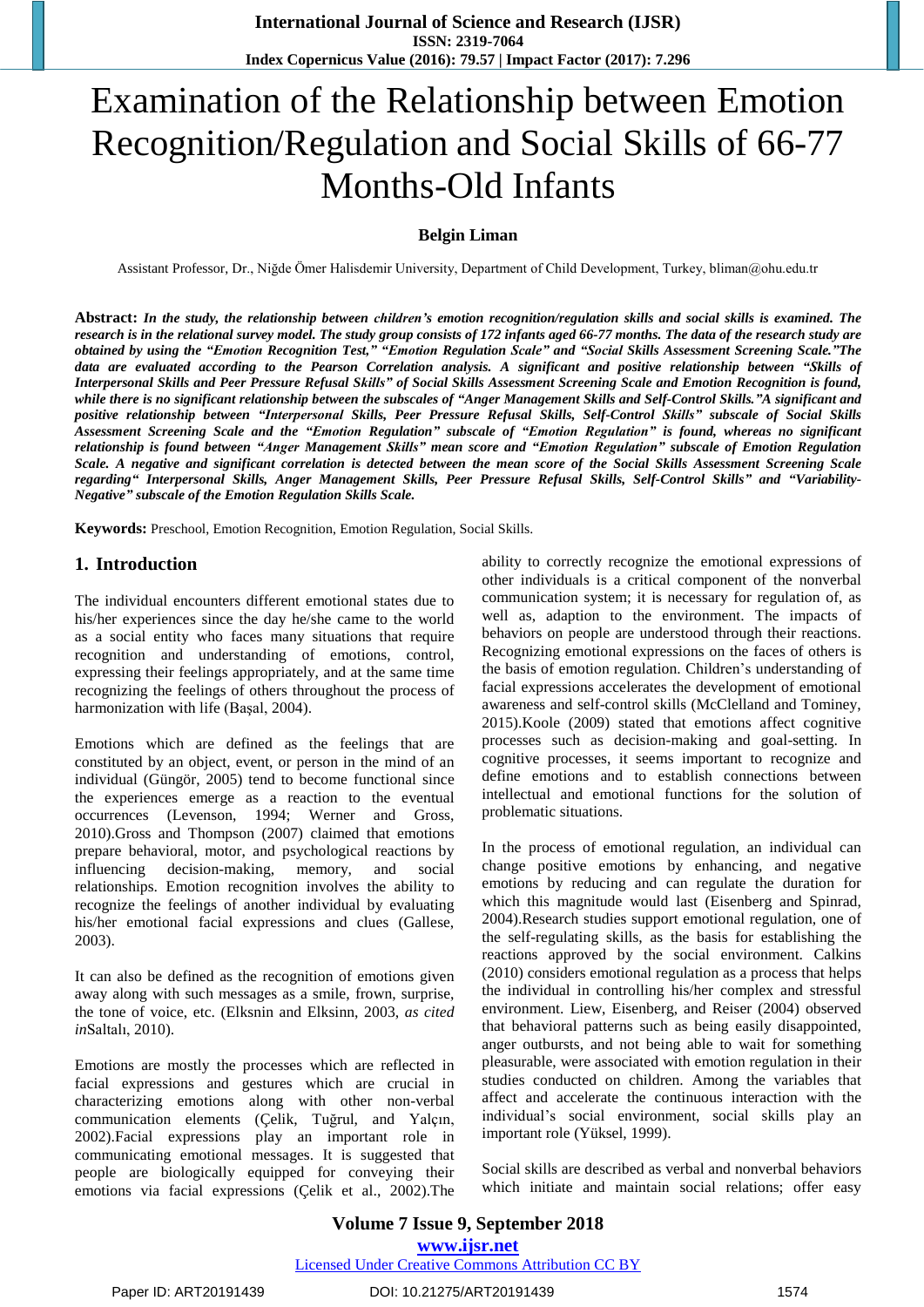## **International Journal of Science and Research (IJSR) ISSN: 2319-7064 Index Copernicus Value (2016): 79.57 | Impact Factor (2017): 7.296**

solutions toward problems (Collins and Collins, 1992; Gülay and Akman, 2009), and they also include behaviors that are required to be exhibited in order for the individual to fulfill responsibilities and expectations set by the society (McFall, 1982; Avcıoğlu, 2009). Building satisfying and successful connections in social relationships is related to the correct interpretation of clues about emotional expression (Erol, Ünal, Gülpek and Mete, 2009).Emotions constitute the basis for the establishment of social ties. Nonetheless, emotions may result in problems when they are intensive, long-term, and not related to the situation (Werner and Gross, 2010).In this context, emotion regulation becomes the issue. Rothbart (1989) asserted that children's emotion regulation skills are a deterministic factor in social-emotional adaptation and interpersonal relationships. Individuals with improving social skills are apt to develop healthy relationships with their surroundings.

Individuals who recognize their emotions during the social process can make appropriate decisions by developing emotion regulation strategies (reducing negative emotions and increasing positive ones) in the presence of stressful situations, controlling emotion during stressful situations and expressing their emotions appropriately (Bronson, 2000; Denham and Burton, 2003; Carlson and Wang, 2007; Gülay and Akman, 2009).

It is important to note that the infant should be able to adjust emotional responses towards successful social functions (Denham et al., 2003).During the preschool period, the ability to describe basic emotional facial expressions is acquired (Pollak, Cicchetti, Hornung and Reed, 2000).Parents should be informed about the importance of having this skill and to understand how this skill can be better supported. Parents and teachers should encourage children to recognize and understand emotions, express emotions, and talk about emotions. It is crucial for the children's socialization process to establish positive relationships with the social environment, establish healthy communication, adapt to the rules, be sensitive to others, cope with the problems they face, control their emotions and develop self-awareness and self-confidence. In this context, it is aimed to investigate the relationship between the children's emotion recognition/regulation skills and their social skills.

## **2. Methodology**

#### **2.1 Research Model**

This study which examines the relationship between emotion recognition/regulation skills and social skills of infants aged 66-77 months involves the relational survey model.

The study group is comprised of totally 172 infants (83 (48.3%) boys and 89 (51.7%) girls)aged66-77 months attending to pre-primary education institutions representing different socio-cultural groups affiliated to the Provincial National Education Directorate.

## **2.2 Data Collection Tools**

Three data collection tools are utilized in the research: "Emotion Recognition Test,""Emotion Regulation Scale" and "Social Skills Assessment Screening Scale."

*Emotion Recognition Test:* It was developed by Bruce et al. (2000) with the aim of measuring emotion recognition skills of children aged 3-12 years through facial expressions."Emotion Recognition Test" contains three different applications.

Children are shown Exp-pair items first, and then they are asked to indicate which of the pictures meet the specified facial expression (e.g., the children are expected to choose "Which one of these two faces is sad?").Exp-pair items are followed by Exp-match, Child items and Exp-match, adult items which reflect the adult facial expressions. In both Expmatch, child and Exp-match, adult tests, the children are shown a facial expression Picture, and they are asked to decide "which one of two other pictures at the bottom matches the first one regarding expressing the same feeling." At the beginning of these items, there is a sample application that can be used by the test conductor in order to explain to the children what they are required to do. Exp-match, adult and Exp-match, child tests are similar to each other. However, there is no sample application in Exp-match, adult test. Facial expressions are utilized in Exp-match, adult test. "1" point per correct response is added to the total score. "Emotion Recognition Test" is comprised of totally 19 items (Ergin, 2000).

*Emotion Regulation Scale:* Emotion Regulation Scale was developed by Shields and Cicchetti (1997) and was adapted to the Turkish language by Batum and Yağmurlu (2007). The scale consists of 24 items and two subscales, namely, "Emotion Regulation" and "Variability-Negativity" evaluating emotional responsiveness and emotional expression of preschool and school-age children in accordance with the conditions of the environment. Cronbach's Alpha reliability coefficients of the scale are estimated as.73 and .75 for the emotion regulation and the variability-negativity subscales, respectively. The scale is a 4-point Likert-type that is evaluated by the teachers of the children within the scope of the study. In this study, the reliability coefficient is calculated again for measuring the reliability of the scale, and the reliability coefficient is found to be .764.

#### *Social Skills Assessment Screening Scale (SSASS)*

Social Skills Assessment Screening Scale (4-6 years of age) was developed by Avcıoğlu (2007) to measure the skills needed to increase social interaction. It is a 5-point Likerttype scale which consists of 62 items and nine subscales. These include Interpersonal Skills (IS), Anger Management Skills (AMS), Peer Pressure Refusal Skills (PPRS), Self-Control Skills (SCS),Verbal Communication Skills (VCS), Accepting Consequences Skills (ACS), Listening Skills (LS), Goal-Setting Skills (GSS) and Task-Completion Skills (TCS).Higher scores indicate the presence of adequate social skills, whereas lower scores indicate the presence of inadequate social skills.

**Volume 7 Issue 9, September 2018 www.ijsr.net** Licensed Under Creative Commons Attribution CC BY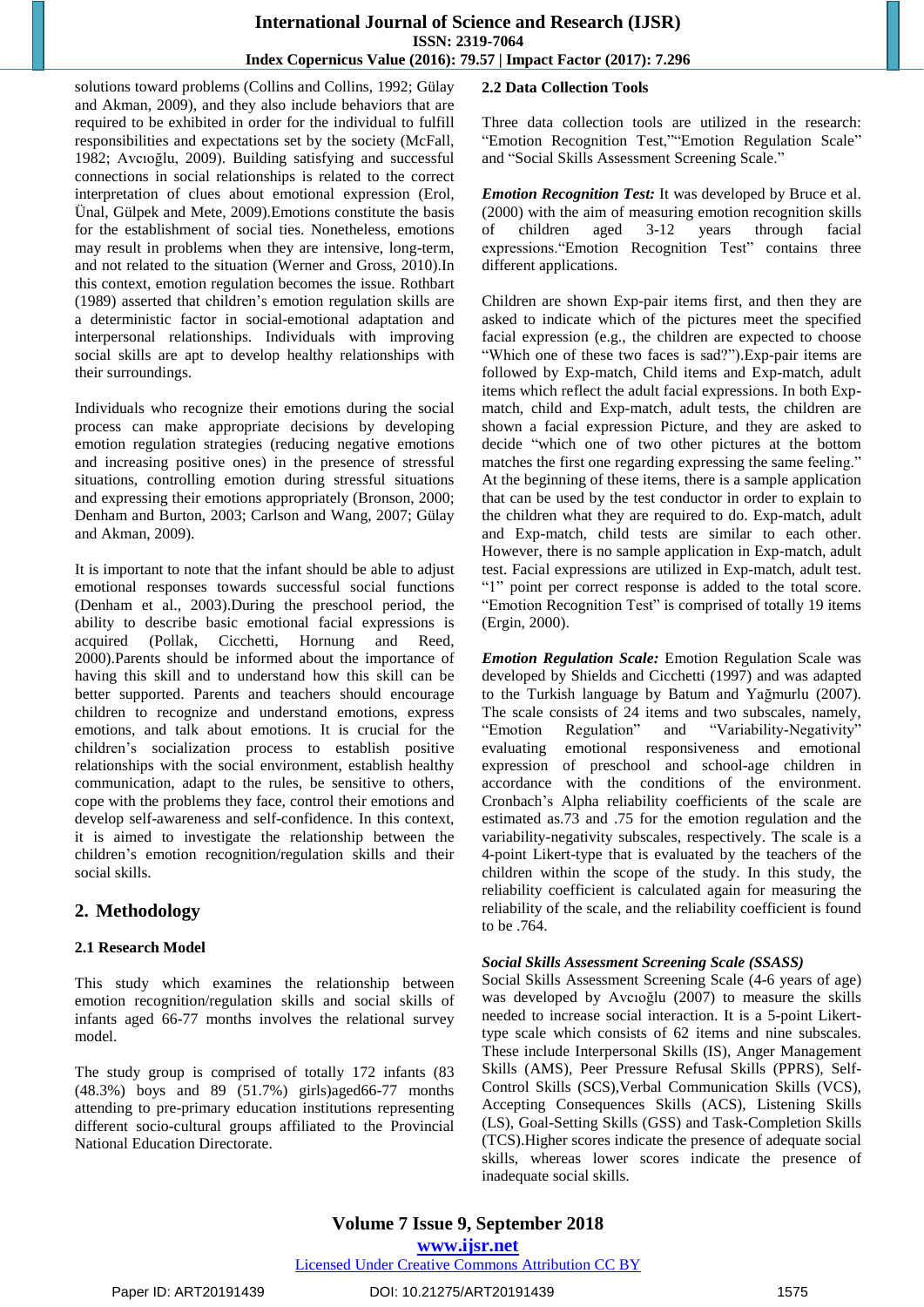## **International Journal of Science and Research (IJSR) ISSN: 2319-7064 Index Copernicus Value (2016): 79.57 | Impact Factor (2017): 7.296**

#### **2.3 Collecting Data and Data Analysis**

Data are obtained from totally 172 infants aged 66-77 months included in the study group. The "Emotion Regulation Scale" and the "Social Skills Assessment Screening Scale," which are used as data collection tools, are filled out by the teachers of the infants in the study group; the "Emotion Recognition Test" is filled out by the researcher for each infant. Emotion Recognition Scale, Emotion Regulation Scale (in Emotion Regulation and Variability-Negativity Subscales) and Social Skills Assessment Screening Scale (in Interpersonal Skills (IS), Anger Management Skills (AMS), Peer Pressure Refusal Skills (PPRS) and Self-Control Skills (SCS) subscales) are evaluated via SPSS 24computer statistical software.In order to determine the methods to be used in the data analysis, the normal distribution of the data is checked by the Kolmogorov-Smirnov test. The test results indicate that total scores of both scale and subscales provide normal distribution. Therefore, parametric tests are preferred. Pearson Correlation analysis is performed in evaluating the data. The significance level is accepted as  $p < .05$ .

## **3. Findings**

In this section, findings regarding the relationship between emotion recognition/ regulation skills and social skills of the participant infants are presented.

**Table 1:** Analysis Results for the Correlation between Children's Emotion Recognition and Their Social Skills

|                     |   | Interpersonal | Anger         | Peer Pressure                     | Self-         |
|---------------------|---|---------------|---------------|-----------------------------------|---------------|
|                     |   | <b>Skills</b> |               | Management Refusal Skills Control |               |
|                     |   |               | <b>Skills</b> |                                   | <b>Skills</b> |
| Emotion             |   | .176          | .106          | .206                              | .086          |
| Recognition         | n | $.021*$       | .168          | $.007*$                           | .264          |
|                     | n | 172           | 172           | 172                               | 172           |
| $\lambda - \lambda$ |   |               |               |                                   |               |

\*p<.05

Upon examining Table 1, a positive and less significant correlation between the average scores of "Interpersonal Skills" ( $r = .176$ ;  $p < .05$ ) and "Peer Pressure Refusal Skills"  $(r = .206; p < .05)$  subscales of Social Skills Assessment Screening Scale is detected.

Accordingly, as the emotion recognition skills of 66-77 months-old infantsincrease, both interpersonal and peer pressure refusal skills also increase. Nevertheless, no significant relationship between the mean scores of "Anger Management and Self-Control Skills" and Emotion Recognition subscales of the Social Skills Assessment Screening Scale is detected (p > .05).

**Table 2:** Analysis Results for the Correlation between Children's Emotion Regulation and Their Social Skills

|                            |   | [Interpersonal <sub>Management</sub> ]<br><b>Skills</b> | Anger<br><b>Skills</b> | Peer Pressure<br><b>Refusal Skills</b> | Self-<br>Control<br><b>Skills</b> |
|----------------------------|---|---------------------------------------------------------|------------------------|----------------------------------------|-----------------------------------|
| Emotion<br>Regulation      |   | .534                                                    | .097                   | .323                                   | .434                              |
|                            | n | $.000*$                                                 | .205                   | $.000*$                                | $.000*$                           |
|                            | n | 172                                                     | 172                    | 172                                    | 172                               |
| Variability-<br>Negativity |   | $-.477$                                                 | $-.468$                | $-.228$                                | $-.386$                           |
|                            | p | $.000*$                                                 | $.000*$                | $.003*$                                | $.000*$                           |
|                            | n | 172                                                     | 172                    | 172                                    | 172                               |

 $*_{p<.05}$ 

Table 2 indicates that positive and less significant correlation is detected between mean scores of "Interpersonal Skills" (r= .534; p < .05), "Peer Pressure Refusal Skills" (r=.323; p < .05), "Self-Control Skills"  $(r=.434; p < .05)$  subscales of Social Skills Assessment Screening Scale and mean scores of "Emotion Regulation" subscale of Emotion Regulation Skills Scale.

Accordingly, as the emotion regulation skills of the infants aged 66-77 months increase, their interpersonal, peer pressure refusal and self-control skills also increase. However, no significant relationship is detected between the mean score for "Anger Management Skills" subscale of the Social Skills Assessment Screening Scale and the mean score for "Emotion Regulation" subscale of the Emotion Regulation Skills Scale (p> .05).

A negative and significant correlation is detected between mean scores of "Interpersonal Skills" ( $r = -0.477$ ; p < .05), "Anger Management Skills" ( $r = -0.468$ ;  $p < 0.05$ ), "Peer Pressure Refusal Skills" (r= -.228; p < .05), "Self-Control Skills" ( $r = -.386$ ;  $p < .05$ ) subscales of Social Skills Assessment Screening Scale and mean scores of "Variability-Negativity" subscale of Emotion Regulation Skills Scale. As the variability and negativity of infants aged 66-77 months decrease, their social skills increase.

## **4. Discussion and Conclusion**

Upon investigating research studies conducted on emotion recognition/regulation skills, which are the integral parts of social relations, it is seen that merely a limited number of studies are found in Turkey. From this point of view, the relationship between emotion recognition/regulation skills and social skills is investigated for infants aged 66-77 months. According to the results obtained from the research study, as the emotion recognition skills of children increase, their peer pressure refusal skills are also increased.

In other words, it can be said that these children are able to demonstrate the skills that are important for sustaining social interaction and the ability to cope with various pressures that individuals may encounter during their social interactions. Moreover, as the variability and negativity decrease, social skills are also increased. Accordingly, social skills increase as children exhibit varying emotions in response to events and give less angry-furious reactions. Today, in order to be successful in social life and academic environment, it is increasingly become important to have social skills as well as scientific skills. Social relations tend to change and develop with the environment. Upon examining the literature, it is indicated that adults and adolescents who do not have social skills are likely to become risk groups in terms of anti-social behavior and aggressiveness (Walker, Cobin and Ramsey, 1995, *as cited in*Palut, 2003).

Many conducted studies indicate that successful emotion regulation affects children's behavioral, academic, and social skills(Kalpidou, M. D., Power, T. G., Cherry, K. E., and Gottfried, N. W., 2004;Pauli-Pott, U., Haverkock, A., Pott, W., and Beckmann, D., 2007; Leerkes, E. M., Paradise, M., O'Brien, M., Calkins, S. D., and Lange, G., 2008).There are many studies showing that early behavioral and

**Volume 7 Issue 9, September 2018 www.ijsr.net** Licensed Under Creative Commons Attribution CC BY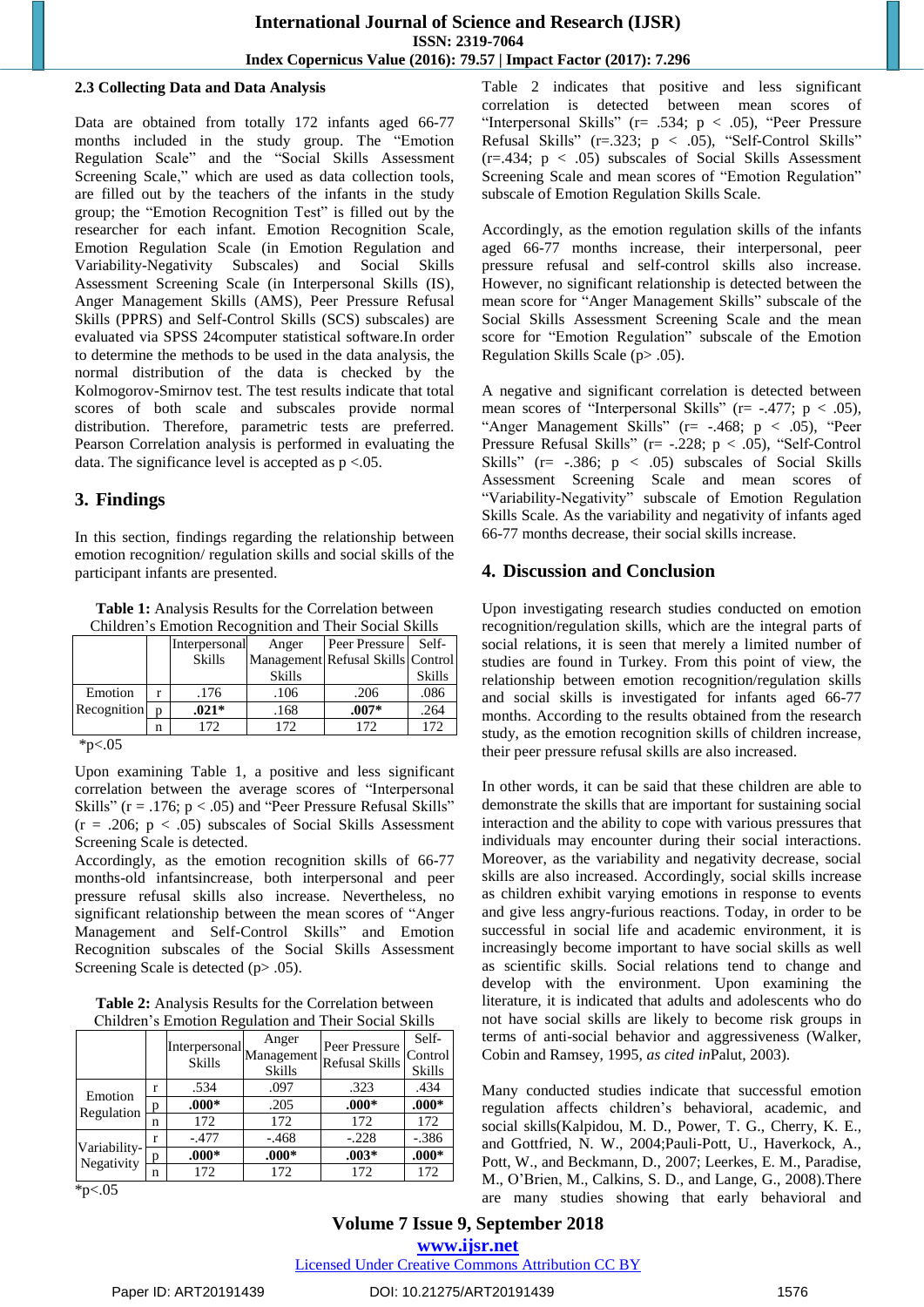## **International Journal of Science and Research (IJSR) ISSN: 2319-7064 Index Copernicus Value (2016): 79.57 | Impact Factor (2017): 7.296**

emotional problems play a decisive role in children's future life experiences(Calkins, S. D., Gill, K. L., Johnson, M. C., and Smith, C. L., 1999;Lavigne et al., 2001).Pre-school children's emotion regulation skills are associated with social functions such as peer relationships, shyness, and sympathy(Eisenberg et al., 2002).

It is clear that emotion regulation can have a negative impact on the social cohesion of the individual in the long-run when taken into account along with research findings that indicate that the aggression observed during the preschool period is related to antisocial behavior in adolescence and even adulthood (Lavigne et al., 2001).

Rothbart (1989) stated that children's emotion regulation skills are a decisive factor in social-emotional adaptation and interpersonal relationships. Individuals with improving social skills can develop healthy relationships with their surroundings. Similar results arealso obtained in another study.

Individuals who recognize their emotions in the social process can make proper and rational decisions by developing emotion regulation strategies (reducing negative emotions and increasing positive ones) in the face of stressful situations, controlling emotion during stressful situations and expressing their emotions appropriately(Bronson, 2000; Denham and Burton, 2003; Carlson and Wang, 2007; Gülay and Akman, 2009).A study by Eisenberg et al., (2000) indicated that children with negative emotions are more likely to exhibit behavioral problems, and children with a tendency to externalized behavior problems experience problems with attention control.These results also coincide with the results obtained regarding the basic problem of the research.In summary, it is seen that children who have problems in recognizing and regulating emotions cannot exhibit appropriate social skills.

In this respect, the following suggestions can be made in compliance with the results of the research study:

- Training programs for parents can be arranged about how they can support their children's emotion recognition/regulation skills.
- Teachers, the school environment and educational programs can be improved as the means of enriching children's emotion regulation skills.
- Children with lower social, emotion recognition and emotion regulation skillsare affected by different variables (gender, number of siblings, parental education, socioeconomic status, etc.).
- In particular, the impacts of the training programs prepared for emotion recognition/regulation skills on the social skills of pre-school children can be investigated.

## **References**

- [1] Avcıoğlu, H. (2007). Sosyal Becerileri Değerlendirme Ölçeği (4-6 yaş) Geçerlilik, GüvenirlikÇalışması. AİBÜ, *Eğitim FakültesiDergisi*, 7(2), 87-101.
- [2] Avcıoğlu, H. (2009). *EtkinliklerleSosyalBeceriÖğretimi.* Ankara: KökYayıncılık.
- [3] Başal, H. A. (2004), *Gelişimvepsikoloji: Nasılmutlubirçocuk yetiştirebilirim?.* İstanbul: Morpa KültürYayınları.
- [4] Batum, P. veYağmurlu, B. (2007). What counts in externalizing behaviors? The contributions of emotion and behavior regulation.*Current Psychology,* 25(4), 272-294.
- [5] Bronson, M. B. (2000). *Self-regulation in early childhood: Nature and nurture*. NewYork:Guilford Press.
- [6] Büyüköztürk, Ş. (2011).*SosyalBilimlerİçinVeriAnalizi El Kitabı*. Ankara: PegemAkademi.
- [7] Calkins, S. D., Gill, K. L., Johnson, M. C., ve Smith, C. L. (1999). Emotional reactivity and emotional regulation strategies as predictors of social behavior with peers during toddlerhood. *Social Development*8(3),310-334.
- [8] Calkins, S. D. (2010). Commentary: Conceptual and methodological challenges to the study of emotion regulation and psychopathology. *Journal of Psychopathology and Behavioral Assesment,* 32(1), 92- 95.
- [9] Carlson, S. M. ve Wang, T. S. (2007).Inhibitory control and emotion regulation in preschool children.*Cognitive Development,* 22, 489-510.
- [10]Collins, J. ve Collins, M. (1992). *Social skills training and skilled helper*.WestSussex, England: Wiley and SonsPress.
- [11]Çelik, E., Tuğrul, B. veYalçın, S. S. (2002). Dört altıyaşlar arasındakianaokuluçocuklarının duygusalyüzifadesiyle kendilerini, annebabalarınıveöğretmenlerinialgılaması. *HacettepeÜniversitesiEğitimFakültesiDergisi*, 22, 29- 39.
- [12]Denham, S. ve Burton, R. (2003). *Social and Emotional Prevention and Intervention Programming For Preschoolers*. New York: Kluwer Academic Plenum Publishers.
- [13]Denham, S. A., Blair, K. A., DeMulder, E., Levitas, J., Sawyer, K., Auerbach-Major, S. vediğerleri., (2003).Preschool emotional competence: pathway to social competence? *Child Development,* 74(1), 238-256.
- [14]Eisenberg, N., Guthrie, I. K., Fabes, R., Shepard, S., Losoya, S., Murphy, B. C., Jones, S., Poulin, R., veReiser, M. (2000). Prediction of elementary school children's externalizing problem behaviors from attention and behavioral regulation and negative emotionality. *Child Development*, 71, 1367- 1382.[Available online at: http://www.jstor.org], Retrieved on August 2, 2014.
- [15]Eisenberg, N., Fabes, R. A., Guthrie, I. K., veReiser, M. (2002*).The role of emotionality and regulation in children's social competence and adjustment.In L. Pulkkinen, ve A. Caspi (Eds.), Paths to successful development: Personality in the life course (pp. 46-70).* New York: Cambridge University Press.
- [16]Eisenberg, N. veSpinrad, T. L. (2004). Emotion-related regulation: Sharpening the definition. *Child Development*, 75(2), 334- 339.
- [17]Ergin, H.,(2000). *İletişimBecerileriEğitimProgramının OkulöncesiDönemÇocuklarınınİletişimBecerileri DüzeyineEtkisi.*YayınlanmamışDoktoraTezi,İstanbul Üniversitesi, İstanbul.

# **Volume 7 Issue 9, September 2018**

## **www.ijsr.net**

## Licensed Under Creative Commons Attribution CC BY